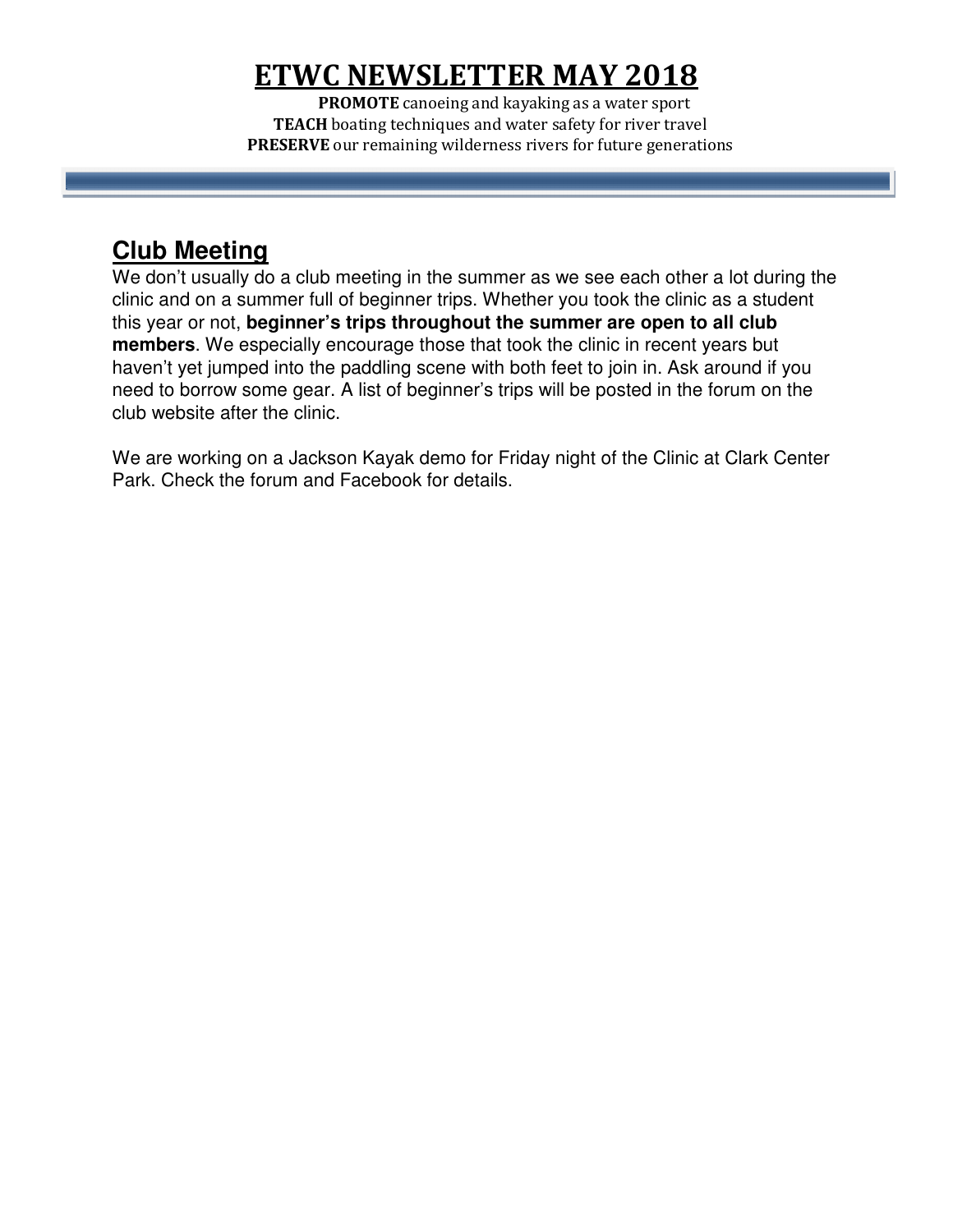### **Upcoming Events:**

Please Volunteer for the Morgan County 6th Graders Program!

The National Park Service's Obed Wild & Scenic River unit is again sponsoring their Morgan County 6th Graders program for this May. This will be the 7th year that they have sponsored this award winning NPS program, and that ETWC has assisted them in providing Volunteers. In the program, students from each of the 6th grade classes in Morgan County go to Lilly Bridge to do rock climbing and boating. ETWC has assisted the NPS in gathering volunteers for the water portion of the program, and we are again looking for boaters. This year's program will run on weekdays between May 14 and May 23, with May 23 as a potential rain date.

Each day volunteers are needed around 8:30 to help the NPS Rangers unload boats and gear before the bus arrives at Lilly Bridge around 9 a.m. with students from one school.

The students are divided into two groups, and one group goes rock climbing while the other group goes to the water program. We help the NPS Rangers fit helmets and PFDs on the students before they carry the NPS-provided boats and paddles to a pool below Lilly Bridge. The first activity is usually the popular "Critters in the Creek" program by NPS personnel that involves the students capturing and identifying the aquatic life in Clear Creek – and thus proving how unpolluted the water is.

After the Critters program, we help put the students into the NPS boats before we get into our own boats and gear to paddle with them in the pool. We limit instruction to the minimum required for safety – the emphasis is for the students to have FUN. If time and weather permits, we let the students go for a brief swim in the upstream end of the pool. Each group is accompanied by at least one teacher who can handle any discipline issues – but we have had none.

Around noon we break for lunch, and then switch groups and repeat the activities. When we finish, the students carry the boats and paddles back up the hill before leaving to return to school around 3 p.m. We then assist the NPS Rangers in sorting and loading their equipment onto their trucks and trailer.

If you have any free time available, please consider volunteering for this activity. You will be very impressed by the 6th Graders and teachers of Morgan County, and every session has been fun for all.

To volunteer, please leave a message for Billy Bob or Kary at 865-483-7525 or by email to Bill\_Scarborough@msn.com . If you choose to call, please leave a message with your contact information and the dates that you are available on our answering machine and we will get back to you.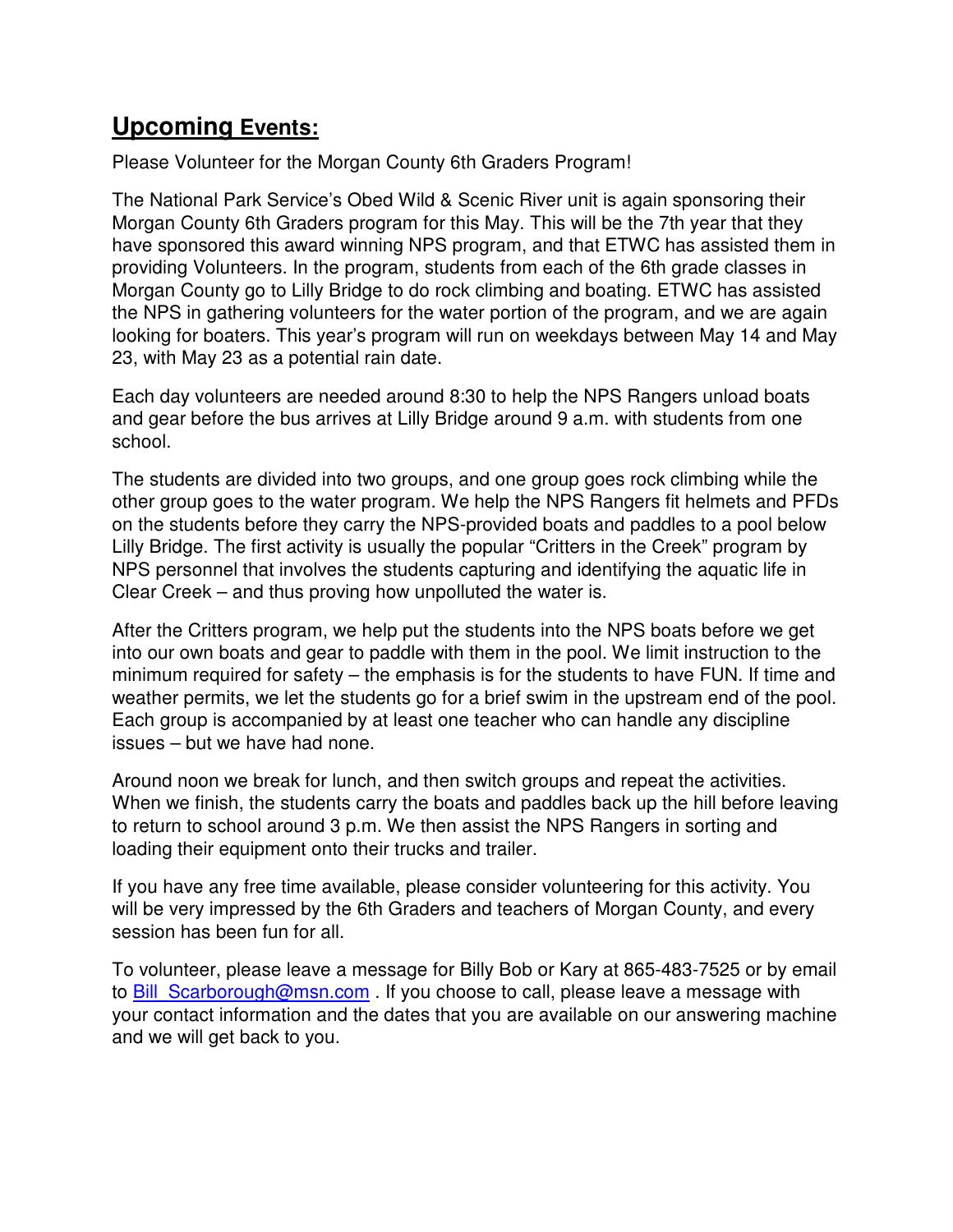#### **ETWC Beginners Clinic**

Student sign-ups are going very slow this year and we need your help getting out the word. A flyer is attached to this newsletter and we ask you to spread these around at outdoors shops, work places, and to your friends.

This year's clinic is coming up on June 4, and culminating on June 9 on the Hiwassee. Format is similar to the past with classes beginning at 6pm and ending around dark. Francis Ruppel is our coordinator this year and Francis is seeking both instructors and students. If you can help, contact Francis at (865) 332-7725 or fruppel@knology.net.

Our clinic is the life blood of our club and historically has been how we grow the club as well as our leadership. Encourage those adventurous friends of yours to share this wonderful sport that we love so much and want to share.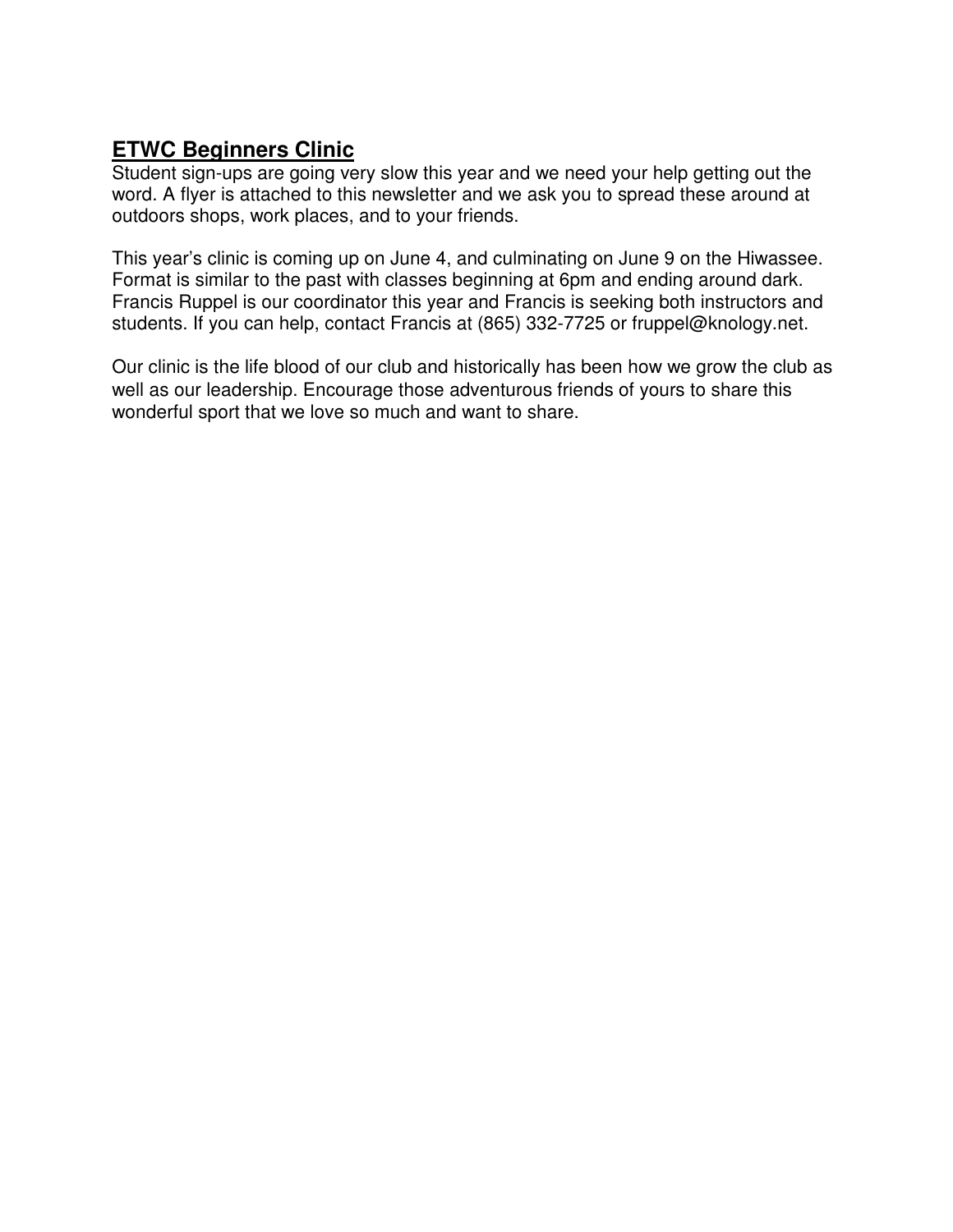#### **Education and Safety**

#### **"HIGH WATER WARNING"**

**Teresa Gryder ND Updated 3/20/18** 

Recently a new paddling buddy named Chris Ginocchio shared a story with me about the first time that he and his crew got way more than they bargained for on a river run. It happened in 1993, maybe a year after he started paddling. It was not a club trip, just a bunch of friends going out on the Jones Creek section of the Wilson. They cut their teeth on that run; it was familiar. They had learned kayaking through PSU, taking a series of six pool lessons after which they were allowed to take use the equipment. Their teacher was with them on this run.

Sean, the guy who started the domino effect, had been boating half a year. Sean was from Ireland and his name was pronounced "San" as in "Sean the Man". There were five, maybe six guys present. Chris doesn't remember the exact flow but they used the foot gage and he considered below 4 feet to be too low, and over 10 feet to be too high. He figures the level was somewhere between 7 and 10 feet; it was more than they'd seen before. They weren't "young invincible bucks" looking for flood stage. They thought the flow was going to be fine.

At the long Gorge rapid the group decided the flow was probably too much for Sean, so they pulled out on river right above the rapid. They scouted the rapid and set two ropes. They wanted to get Sean out, so they plotted to have him ferry to river left and climb up to the highway. The instructor ferried to the left side of the river and Sean tried to duplicate his ferry but instead flipped right at the top of the rapid and swam. Both ropes were thrown to him, but he refused to let go of his boat and had to let go of the ropes. Dave was making chase and normally had a very good roll, but he went into a pourover and ended up swimming. When Dave came swimming through behind Sean there were no ropes left to throw. The eddy fences were powerful and Dave spent a lot of time under water even though he had on a new life jacket. He made it to shore on his own but without his boat which was retrieved later in the day by a fisherman.

Chris was the next potential rescuer in the lineup, and he chased Sean, his boat, and Dave's escaped boat. At the top of Footbridge rapid he got sideways and flipped, and swam also. At this point there were two paddlers and three boats going downstream. All the people and most of the boats were retrieved in the slow water at the bottom of the Footbridge rapid. The next time you're on the Jones Creek section, pay attention to how far it is from the bottom of the Gorge to the Footbridge rapid. It's less than a mile, but it's far. Chris' memory of the final stage is jumbled; he doesn't remember exactly what happened. They were all rattled by the experience.

No one drowned, and all the equipment was retrieved, but the lesson had hit home. A little more water changes things a lot. Not only do things happen faster, but rescue is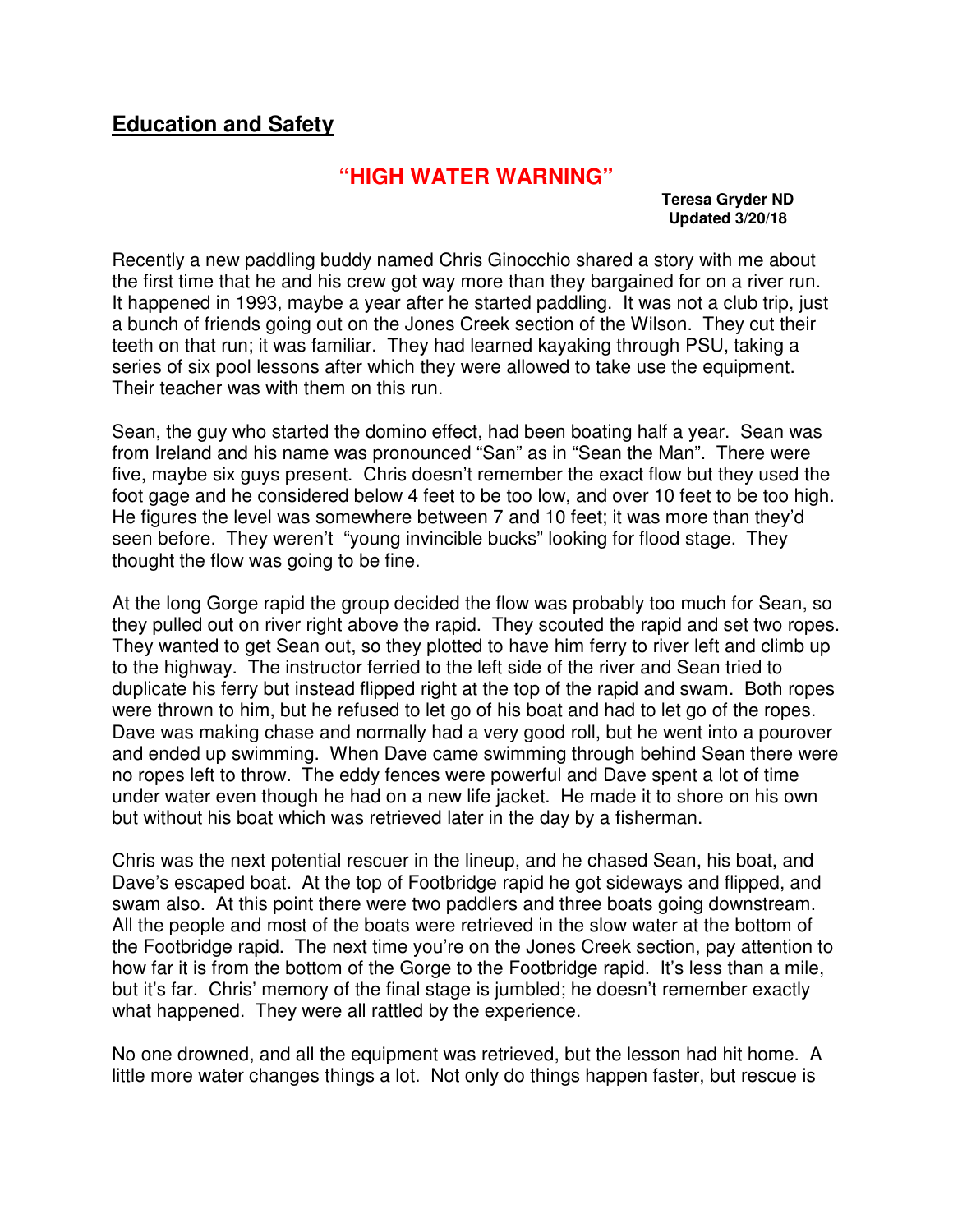harder, and situations can do that domino thing where one mistake explodes into total mayhem.

Chris didn't lose a lot of sleep over the incident, but the lesson stuck with him. They had done all right. They had scouted, set ropes and stuck together as much as they could, but they hadn't understood how much difference flow can make. Perhaps Sean should have let go of his boat, but that is debatable. They could have got him out from the river at an easier spot. They were all stretching a bit to be on that run at that flow. There were lots of understandable small mistakes. Chris says they joked about it for years afterward, about how pathetic they were. The day was marked as a "celebration of our pathos and our success at the same time".

Most of us who've been boating a long time have at least one similar story. Many epic river stories start with "the water was high". The day that Alex McNeily swam at Horse Creek Canyon and Ted, Chad and Denny chased the demo boat a mile or so downstream before being able to secure it. The day that Damon took Mark and Shelaine on Crab Orchard Creek and the first thing they saw was a freshly drowned cow. Story after story comes pouring out.

High water is a force to be contended with. It doesn't have to be a flood to be a completely new version of a run you thought you knew. On a river that you have run before you know about certain currents, rocks, and drops. You can anticipate what those will be like with a bit more water. A rock (and eddy!) turns into a pourover which washes out into a wave with more water. Calm pools become moving pools then somehow they become fast wave trains. When the water is moving fast and there are few eddies any new strainers can be hard to avoid. The preferred lines for high and low water are usually quite different.

As flows increase, new variables come into play. The width of the river makes a huge difference in pool height, and with large changes in flow drops will form where none were before, or drops can completely disappear. Masses of water converging and diverging can form boils and seams that are hard to predict. The forces involved are bigger than we understand. Add to this the fact that high water can rearrange large trees and yard furniture, and turn some holes into drowning machines, and you have reason to be extremely cautious.

To illustrate the radical strangeness of the river at high water, let me give two examples of rapids that change completely given different flows.

On the French Broad River in North Carolina there is a rapid called Frank Bell's Rapid. It's the biggest rapid on section 9 at normal flows, say around 2,000 CFS. The water drops probably 20 feet as it percolates through rocks and converges into a large bowl before plunging over the final double drop into a deep pool. At 2,000 CFS it is one of the finest ender spots anywhere, and it is also known for the "deep swim" because people who fall into that final hole take a very long time to resurface. But at 20,000 CFS Frank Bell's Rapid is GONE. It is just not there. Not even a riffle. The water backs up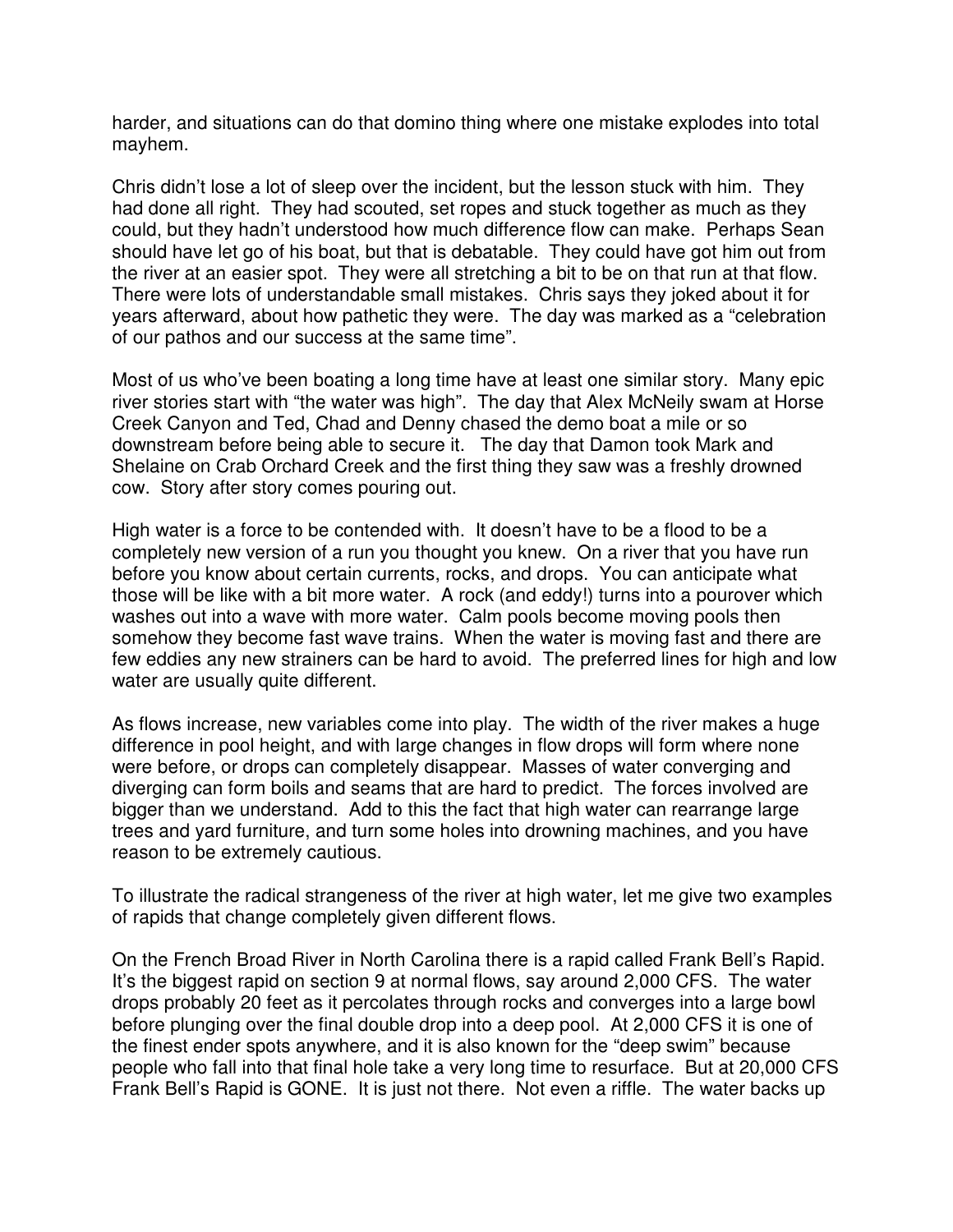in the long deep pool at the foot of the rapid until the entire rapid is under water. I wouldn't have believed it, but I have seen it myself. I also surfed the hole at Kayak Ledge that day, but that is another story. Nemo Rapid is another one that disappears, according to my dad, at 35,000 CFS. A canoe barely fits under Nemo bridge at that flow.

On the Main Salmon in Idaho a rapid that is class II at low water becomes the biggest rapid on the whole river at high water. That rapid is called Whiplash. When the water is near 100,000 CFS, the current piles into a rock wall on river right and curls back toward river left where there is an impossibly huge eddy fence. You have to ride the curl because the eddy is a boiling hell. Punch the curl too hard and you end up in the mother of all holes. I have never seen this rapid at high water but you can read about it in Anything Worth Doing by Jo Deuerbach. If you are there at low water there is a stupendous camp on river right in the corner pocket of the rapid. It looks small from the river, but it's huge. Even if you aren't camping there, it's worth a stop just to walk up the tall beach all the way into the ponderosa pines and contemplate what the river might look like when that sand gets deposited in the forest.

These stories are amusing, but the safety nugget in this is that a disprortionate number of drownings occur at high water. You might be a good swimmer, but in a giant torrent of fast cold water everyone gets tired. If you search the American Whitewater Accident Database for accidents since 1972 that occurred at high water or flood, and limit the results to only experienced paddlers, 365 reports come up—exactly one year's worth of injuries or deaths. This does not include the novices who are clueless about the dangers of high flows in combination with low head dams, strainers and continuous whitewater. Experienced paddlers routinely underestimate the importance of changes in flow. Please pay attention to flow. In general, launch after flows have peaked. Remember that you can stop the ride at any time. You can stay on your couch at home, turn back from the put-in, or hike out at any time that you realize that you're getting more than you want from a run. There is no dishonor in cautious decisions, especially when the water is making a strange throaty roar.

Teresa Gryder learned to paddle in our ETWC club and her love for paddling now stretches across the country and the Pacific Northwest. She is a regular contributor to our ETWC newsletter as well as other publications such as American Whitewater Journal.

### **Recent Activities**

#### **Annual Obed Raft Trip & Cleanup**

ETWC joined Tennessee Citizens for Wilderness Planning and National Park Service for an Obed River cleanup on March 31st. We launched at Devils Breakfast Table on Daddy's Creek and took out at Nemo Bridge. There were so many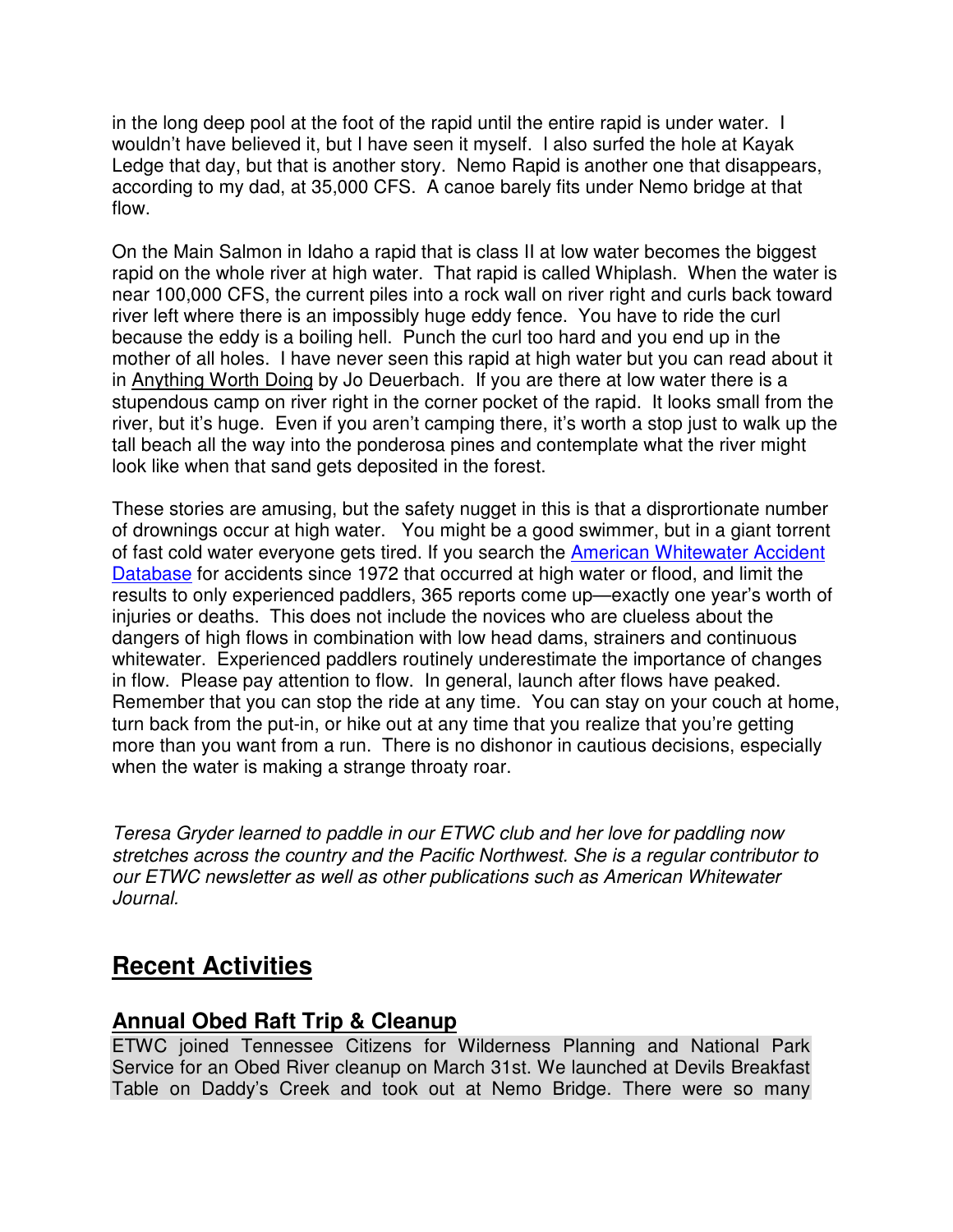participants it was hard to keep track but the group included about dozen kayakers, a dozen in duckies, three paddle rafts with passengers, and a couple trash barges. The group had a great time (even those in the flipped raft above OhMyGod Rapid), picked up a lot trash and ran some challenging rapids. The Obed Wild and Scenic River system is a valuable and breath-taking place and we are lucky to have it in our backyard. Thanks to all those that volunteered.

### **Bylaws updates**

As Kary was compiling club history for our new website she came across an amendment dating back to January 1991 that was approved but never incorporated into our master Bylaws. So, she added Article VII to the document. It's mostly for legal purposes dealing with what happens to club funds if the club were dissolved. The latest set of Bylaws are on our website now under the About/Bylaws tabs for your reading pleasure.

### **ETWC Meeting Minutes for Tuesday April 17, 2018.**

The club's April meeting was held at Pellissippi State Community College.

Treasurer's (Kary Scarborough) Report:

- Checking \$1542.88
- Saving \$ 6124.15

President's (Mark Bevelheimer) Report:

- The new web page is up and running. Please sign-up.
- There are two more weeks of roll practice at the Oak Ridge pool. Jackson Kayak maybe at the last week.
- The River clean-up on March 31 was a successful long day.
- Updated By-Laws-If the club dissolves then any monies left must be donated to charity.

Kayak Clinic (Francis Ruppell):

- The Clinic is set for June 4-9.
- Please send a list of gear that you are willing to loan students.
- Leads are needed.
- The picnic on Saturday will be organized by Kary, Eileen and Pat (and maybe Wendy).

The first presenter was Veronica Grear a ranger at the Obed:

- Kary and Billy Bob were presented with a certificate honoring them for their volunteer efforts.
- Those wishing to help with the Saturday, April cleanup should meet at 8:30 at the Wartburg visitor center.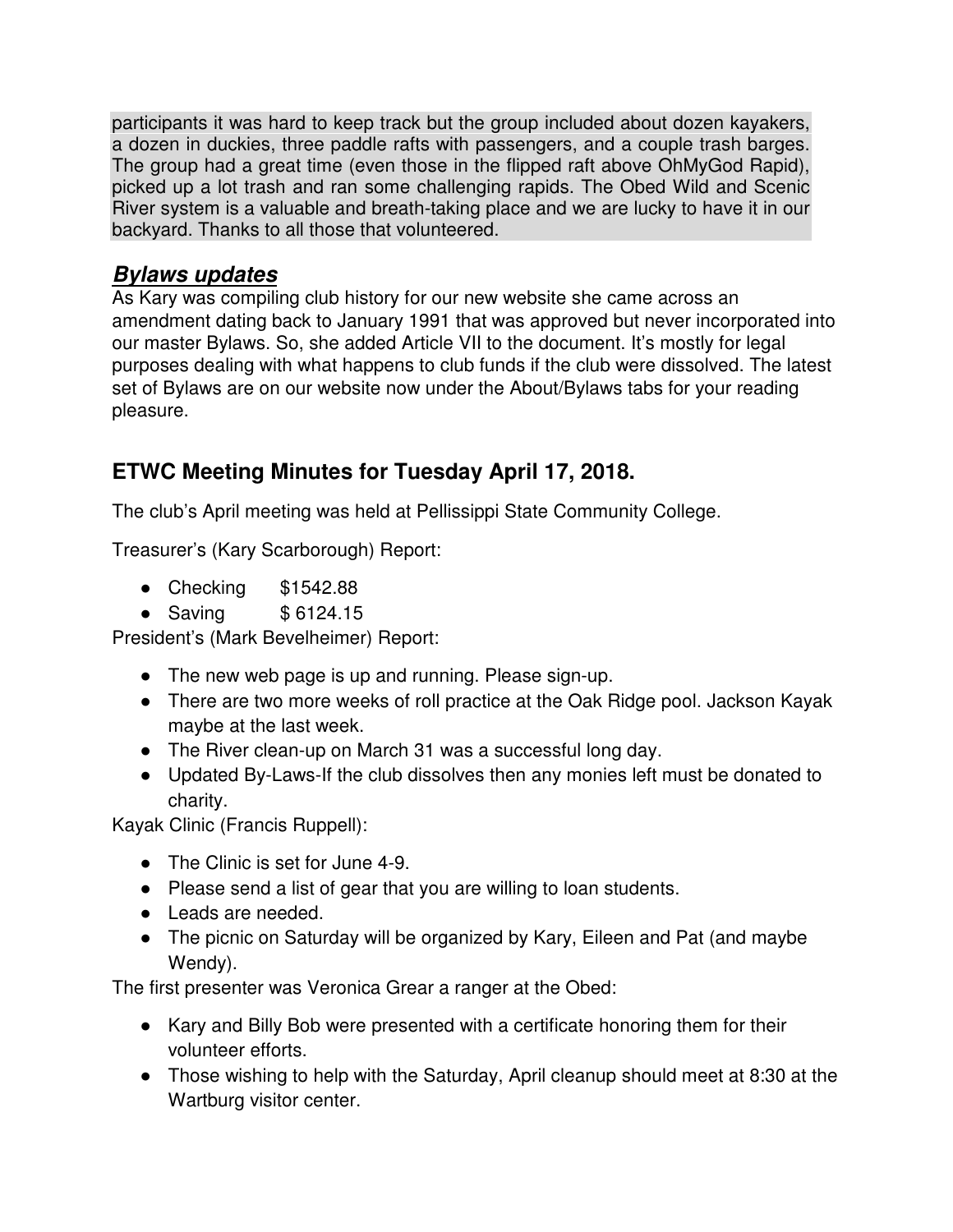- A video was shown-"River Connections: Wild and Scenic Rivers".
- $\bullet$  A new Partnership with the Cattlemen's Association will go into the  $6<sup>th</sup>$  grade classrooms in the spring. Enviroscape Watershed Models will be presented.
- A new grant opportunity was discussed. This is a cost share program for up to \$2500. The foci for the grant are: improvement in use, protection, stewardship and public awareness of the river. ETWC's grant match can be in the form of volunteer labor. For the last three years ETWC has averaged 500 volunteer hours in the spring. The grant will address the following needs: 1. \$400 for buses for the  $6<sup>th</sup>$  grade (only  $4<sup>th</sup>$  grade is currently supported), 2. Needed equipment for kayaking and climbing (suggestions included snorkels and nets), 3. More educational materials for the  $7<sup>th</sup>$  grade and 4. Wi-Fi booster for a bio blitz with an I-naturalist on phone. The motion to participate in the grant made and passed.
- The National Park in your Backyard Program for  $6<sup>th</sup>$  graders at the Obed will be May 5-23 from 8:30 AM to 3 PM. Volunteers should meet at the Lily Bridge to unload boats. If the flow is high meet at Middle Creek. Contact Billy Bob at 865- 483-7525 if you wish to volunteer.
- The second presenter was Kary Scarborough. Kary shared pictures from the early days of ETWC.

#### **ETWC Meeting Minutes for February 20, 2018.**

The club's February meeting was held at the Casual Pint. Donna had paid for the use of the room so everyone donated something to reimburse her.

Kary gave the treasurer's report of \$1227.74 in the checking account and \$6,122.15 in savings. She also passed around a sign-up sheet to fill in open slots for roll practice hosts.

Mark reminded everyone about the need for paddlers to help with TCWP's March 31st Obed Clean Up from DBT to Nemo. If they can't do the Obed run there will be an alternate shoreline cleanup. Contact Sandra Goss at 865-583-3967 or via email at Sandra@sandrakgoss.com by March 23 to arrange to ride in a raft.

April Morton reported on the new ETWC web site she is constructing after our old website went down. You will have to register for the new Forum and the old forum will go away March 1st.

Mark brought up the subjects of waivers and insurance for club activities. Our membership applications include a waiver and release of liability. ETWC has used individual trip waivers in the past. The club donates an amount to ACA which qualifies us to get ACA insurance but we've never used it. Keith Havens said he would look into ACA insurance which is supposed to be easier to use now.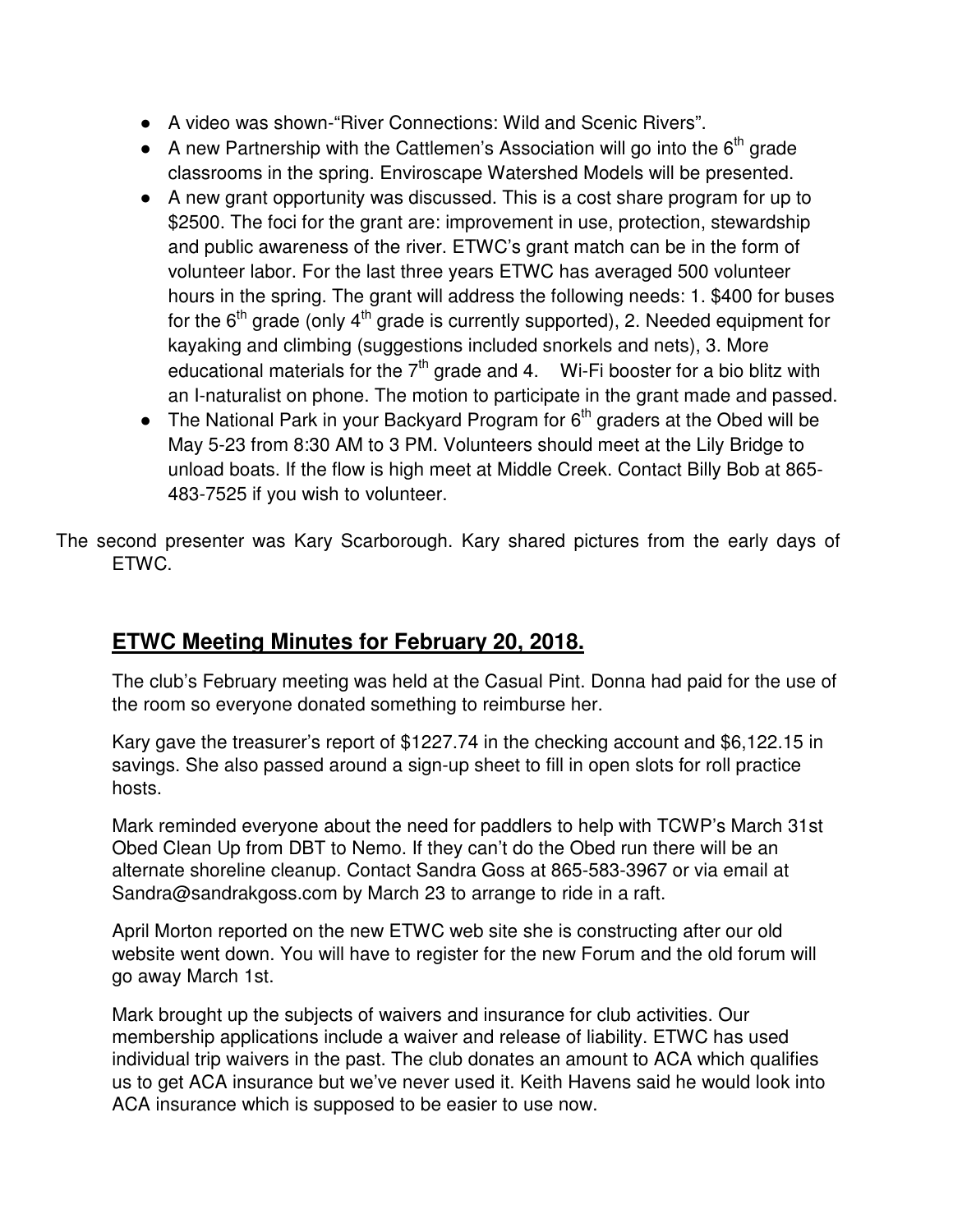Francis Ruppel passed around sign-up sheets for instructors and equipment to loan for the Beginner Clinic. The new flyer will be available soon.

Chuck Hockanadel, physical therapist at Oak Ridge National Laboratory, gave a very informative and easy to understand presentation on the shoulder. He showed slides of the anatomy and biomechanics of the shoulder plus typical shoulder injuries. He explained how to minimize the risk of injury with strengthening exercises and proper stretching for flexibility. He also explained which injuries require surgery and those which are able to heal without surgery. He talked in detail about dislocated shoulders and separated shoulders. Sam Suffern told about helping to re-locate a raft customer's dislocated shoulder on the Ocoee using a method developed by Paul Dutky, an ER doctor and past ETWC member.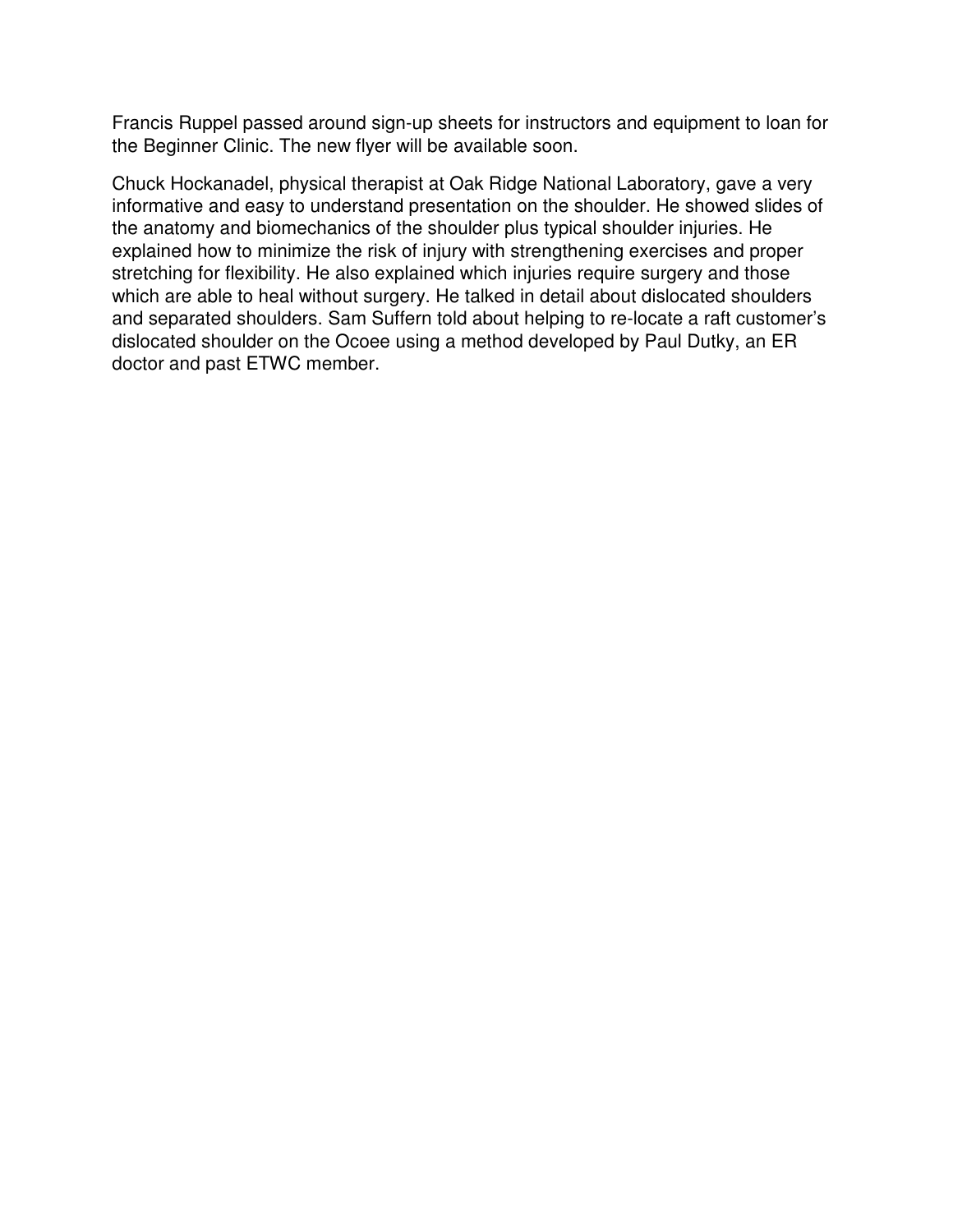## **Roll Practice Moving to the Lake**

As our beautiful warm summer has arrived we've moved our roll practice to the Lake at Clark Center Park. We typically meet Fridays after work around 5:30pm and there is no cost. If you plan to attend post to or check the forum to make sure to let others know you'll be there. These practices will sometimes be moved to a nearby river if conditions are right.

To get to Clark Center Park, which is also known as Carbide Park, from Oak Ridge, go to the intersection of Illinois Avenue and Scarboro Road and go south on Scarboro past the Y-12 Plant and over Chestnut Ridge. Go straight through the traffic light on Bethel Valley Road on Pumphouse road, and turn right at the gate and drive several miles to the park. Drive past the park headquarters and park on the right in the small lot. The place where we practice is directly across the lake from the boat ramp. When the swimming area is open, we park in the picnic area near our roll practice spot.

## **ETWC Webpage and Forum**

April Morton along with others continue to add content to our ETWC website, check it out at, http://etwcweb.com/

Existing forum members must "reregister" on the new site. This registration process is described in the "Old" forum, and in April's email.

Check out club history at: **ETWC History**

Or see us on Facebook at:

**https://www.facebook.com/groups/179301605435695/**

### **CLUB DUES**

If you haven't paid your dues yet, send Kary your \$15 check payable to ETWC along with the membership form at the end of this newsletter to the address on the form or go to http://etwcweb.com/membership-application-renewal/ to renew online.

Also, if you are an American Whitewater member, or would like to be, you can join or renew your membership at: https://www.americanwhitewater.org/content/Membership/join-aw/

We are an AW affiliate club; so you're annual membership is only \$25.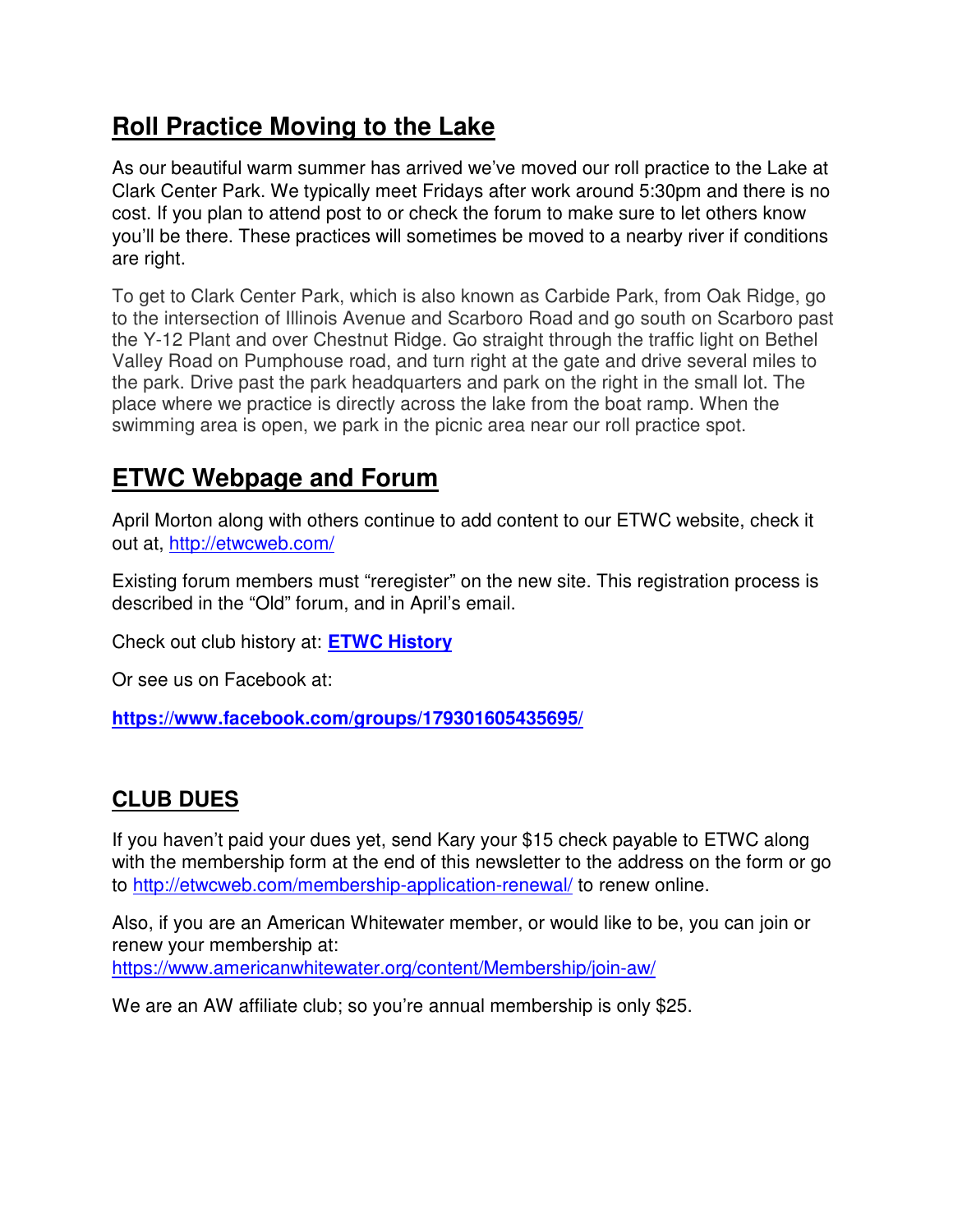#### **TRIP REPORTS**

All of our fair weather paddlers are coming back now that it's warming. Send trip reports to Bill, including videos if you have them!

Please send reports to Yours Truly at bill.lewis865@gmail.com.

Big Water on the Ocoee - With things drying up on the Plateau, five adventurous souls (Ian A., Tom P., Mark B., Ed R., and Bill L.) decided to make their opening 2018 trip on the Middle Ocoee the weekend after the tanker truck incident. (BTW, the tanker truck had been plucked from the lake just downstream of the takeout, but crews were still cleaning up spilled fuel from the lake.) Little did we know that heavy rains the night before produced flows about twice as high as normal (2800 instead of 1250 cfs). Like we needed anything more than the usual noise and chaos at the put-in to get our adrenaline going above Grumpy's. Once we got over the initial shock, the high water turned into a very exciting and fun run. The waves at Double Trouble were a blast. Most of us found the sneak routes at Broken Nose and Double Suck. A post-mortem hike down to Broken Nose confirmed our decision to sneak the last couple drops there as the holes looked a bit nastier than usual.

### **PROGRAMS**

We are always looking for interesting programs for our meetings. If you have a program or an idea please contact Donna Price at 865-406-1058.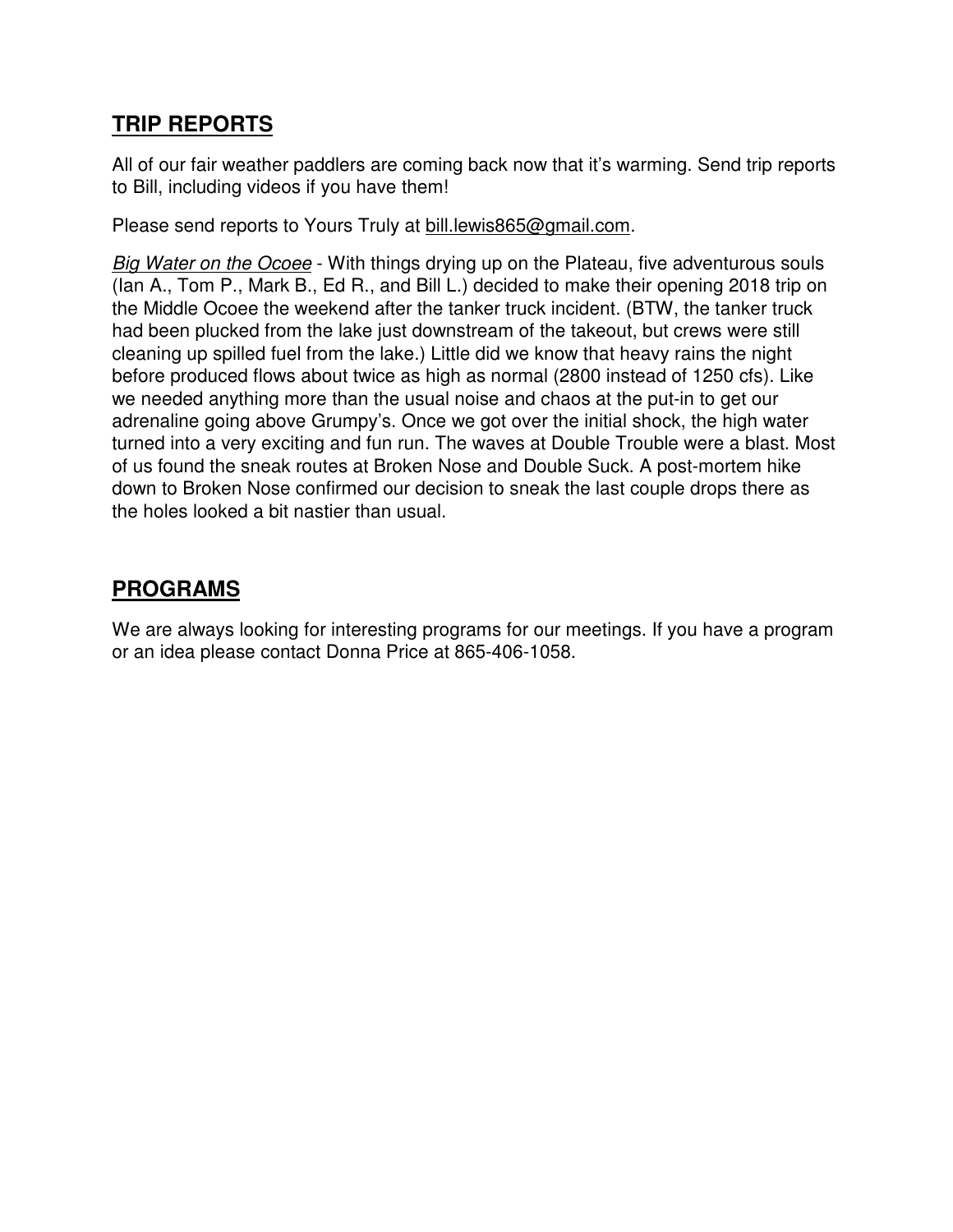#### 2018 ETWC OFFICERS

| President               | Mark Bevelhimer       | 865-679-9242 | mbevelhimer@gmail.com    |  |
|-------------------------|-----------------------|--------------|--------------------------|--|
| <b>Vice President</b>   | Donna Price           | 865-406-1058 | donnaprice826@yahoo.com  |  |
| <b>Secretary</b>        | Pat Zingg             | 865-382-3295 |                          |  |
| <b>Treasurer</b>        | Kary Scarborough      | 865-483-7525 | kary scarborough@att.net |  |
| <b>Newsletter</b>       | <b>Bill Lewis</b>     | 865-387-7821 | bill.lewis865@gmail.com  |  |
| <b>Roll Practice</b>    |                       |              |                          |  |
| <b>Trip Coordinator</b> |                       |              |                          |  |
| <b>Membership</b>       | <b>Bill Wilder</b>    | 865-603-7984 | NBWilder@att.net         |  |
| Conservation            | Need Volunteer        |              |                          |  |
| <b>Safety</b>           | Need Volunteer        |              |                          |  |
| <b>Kayak Clinic</b>     | <b>Francis Ruppel</b> | 865-332-7725 | fruppel@knology.net      |  |
| Webmaster               | April Morton          | 909-859-5542 | april.m.morton@gmail.com |  |

### Please keep your dues up to date!

Send Kary your \$15 check payable to ETWC along with the membership form at the end of this newsletter to:

> ETWC P.O. Box 5774 Oak Ridge, TN 37831-5774

NEWSLETTER DEADLINE – 7TH OF EACH MONTH

Newsletter Editor: Bill Lewis Phone: 865-387-7821 Email:bill.lewis865@gmail.com Photos in jpeg, gif, or bmp format. Reports and Classifieds as a Word or Text File Document. Check out our website at http://www.etwcweb.com

River Gauges, see ETWC Forum AWW What's Running in East Tennessee